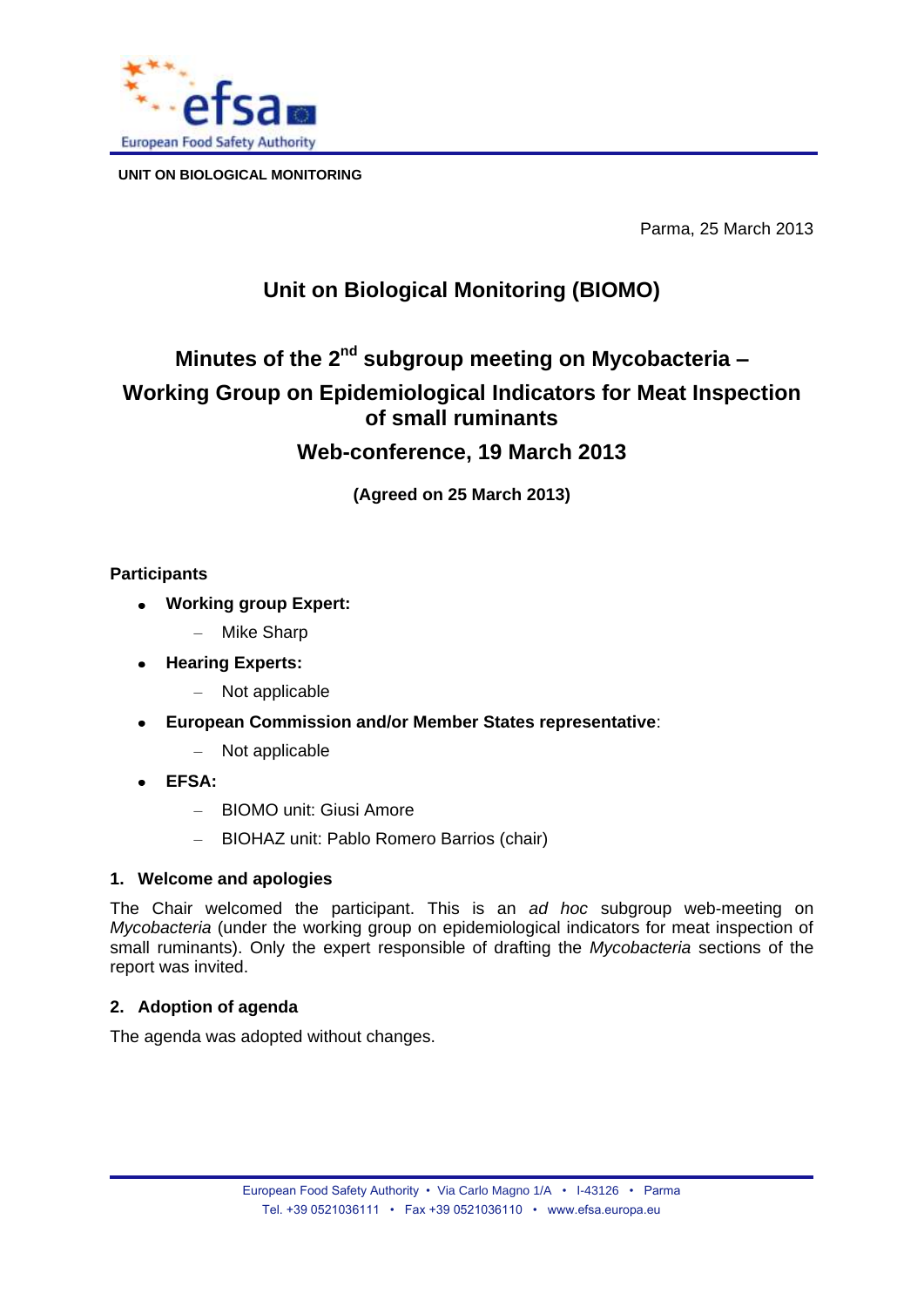

### **3. Declarations of interest**

In accordance with EFSA's Policy on Independence and Scientific Decision-Making  $P$ rocesses<sup>1</sup> and the Decision of the Executive Director implementing this Policy regarding Declarations of Interests<sup>2</sup>, EFSA screened the Annual Declaration of interest and the Specific Declaration of interest) filled in by the experts invited for the present meeting. No conflicts of interests related to the issues discussed in this meeting have been identified during the screening process or at the Oral Declaration of interest at the beginning of this meeting.

#### **4. Agreement of the minutes of the 1 st subgroup meeting on mycobacteria held on 15 January 2013, Parma**

The minutes were agreed on 31 January 2013 and published on the EFSA website on 15 February 2013.

#### **5. Scientific topic for discussion**

#### **5.1 Discussion of the** *Mycobacteria* **sections included in the draft report and related expert's contributions [\(EFSA-Q-2012-00879\)](http://registerofquestions.efsa.europa.eu/roqFrontend/login)**

The latest version of the *Mycobacteria* sections included in the draft report on harmonised epidemiological indicators for meat inspection of small ruminants were discussed and revised during the web-meeting. The discussion focused on the proposed epidemiological indicators for *Mycobacteria*. The three terms of reference were specifically addressed. Tasks were allocated among the participants for further drafting of the report.

#### **6. Next meeting**

-

The next meeting of the working group on epidemiological indicators for meat inspection of small ruminants will be held on 10 April 2013, in Brussels.

<sup>&</sup>lt;sup>1</sup> http://www.efsa.europa.eu/en/keydocs/docs/independencepolicy.pdf

<sup>2</sup> http://www.efsa.europa.eu/en/keydocs/docs/independencerules.pdf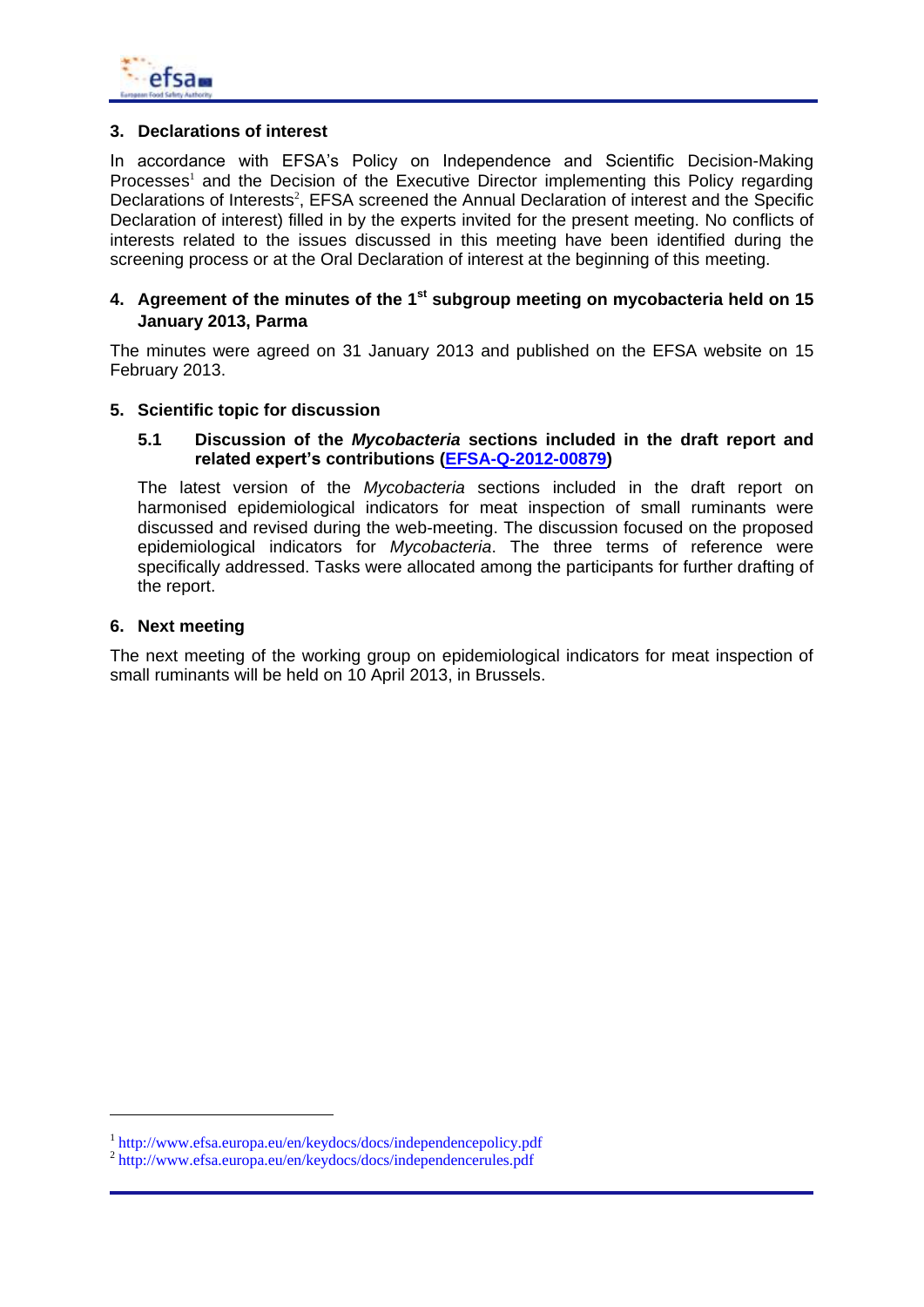

**UNIT ON BIOLOGICAL MONITORING**

Parma, 23 January 2013

# **UNIT ON BIOLOGICAL MONITORING**

# **Minutes of the 1 st subgroup meeting on** *Mycobacteria* **- Working Group on Epidemiological Indicators for Meat Inspection of small ruminants**

# **Meeting, 15 January 2013**

**(Adopted on 31 January 2013)** 

| <b>Participants</b> |                                                             |
|---------------------|-------------------------------------------------------------|
| WG Experts:         | Mike Sharp                                                  |
| Hearing Experts:    | ۰                                                           |
| Observers:          | -                                                           |
| EFSA:               | Pablo Romero Barrios (chair, BIOHAZ), Giusi Amore, (BIOMO). |

### **1. Welcome and apologies**

The Chair welcomed the invited expert to this *ad hoc* subgroup meeting on *Mycobacteria (*within the working group on epidemiological indicators for meat inspection of small ruminants).

### **2. Adoption of agenda**

The agenda was adopted without changes.

### **3. Declarations of interest**

In accordance with EFSA's Policy on Declarations of Interests, EFSA screened the Annual Declaration of interest (ADoI) and the Specific Declaration of interest (SDoI) filled in by the expert invited to participate in the present meeting. No conflicts of interests related to the issues discussed in this meeting have been identified during the screening process or at the beginning of this meeting.

### **4. Discussions**

The mandate from the European Commission and the work done by previous and ongoing working groups on meat inspections were discussed. The discussion focused on the potential epidemiological indicators for *Mycobacteria* in meat inspection of small ruminants. Tasks were allocated among the participants for the further drafting of the report.